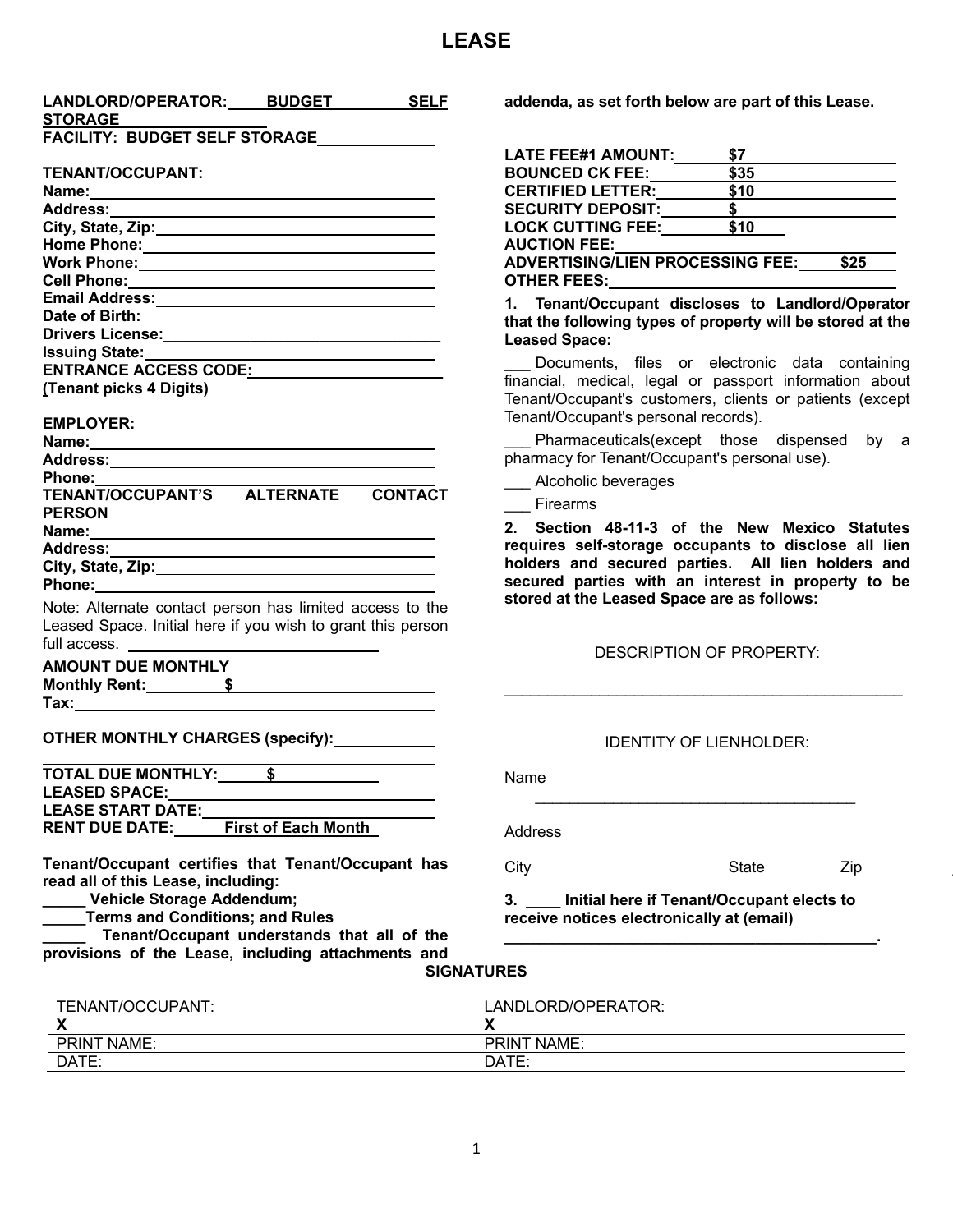All terms, including Rent and other charges are subject to change upon thirty (30) days prior written notice to Tenant/Occupant. Continued occupancy after the effective date of any change constitutes Tenant/Occupant's agreement to be bound by the change.

**TERM.** Landlord/Operator grants to Tenant/Occupant a month-to-month tenancy in real property pursuant to the terms of this Lease. The tenancy begins on the Lease Start Date and automatically renews each Rent Due Date thereafter for a one (1) month period. Prior to any renewal date, either Landlord/Operator or Tenant/Occupant can give not less than thirty (30) days prior written notice to the other party that this Lease is not being renewed.

**NON-RENEWAL.** Either party may cause this Lease not to renew for the next monthly term by giving not less than thirty (30) days prior written notice to the other party. Upon non-renewal, prepaid rent shall not be refunded. Tenant/Occupant's non-renewal is only effective if the Leased Space is empty and no default then exists under this Lease. Any property left in the Leased Space or at the Facility after a lien sale or after Tenant/Occupant has moved out shall be deemed abandoned by Tenant/Occupant, and Landlord/Operator may discard, destroy or otherwise dispose of such property as it sees fit.

3. **MONTHLY RENT.** Rent must be received by Landlord/Operator by the Rent Due Date, without notice or invoice to Tenant/Occupant. If rent has been prepaid and the Rent amount is increased, the new rate will be charged against such prepayment and Tenant/Occupant shall immediately pay all additional amounts due to Landlord/Operator. Rent will be charged for each period in which any access controller is not returned (if any), any lock is not removed and/or Tenant/Occupant is otherwise occupying the Leased Space. In no event shall any rent be refunded, even if this Lease is terminated.

**SECURITY DEPOSIT.** Landlord/Operator will refund the Security Deposit, if any, within 30 days after the end of this Lease; provided, however, no Security Deposit shall be refunded to Tenant/Occupant unless:

- A. All property has been removed from the Leased Space;
- B. The Leased Space is in good condition;
- C. Tenant/Occupant is not in default under this Lease;
- D. Tenant/Occupant does not owe any money to Landlord/Operator; and/or,
- E. Tenant/Occupant has given the required notice.

Landlord/Operator may use the Security Deposit to repair, restore and clean the Leased Space, and to satisfy any obligation of Tenant/Occupant to Landlord/Operator.

5. **DISHONORED PAYMENT FEE.** Tenant/Occupant agrees to pay Landlord/Operator, in cash, a dishonored payment fee in the amount specified above if any non-cash payment is uncollectable, defective or dishonored.

6. **LATE FEE. Landlord/Operator may charge the Late Fee specified above for each month that Tenant/Occupant does not pay all amounts owed pursuant to this Lease by the day specified as to when the Late Fee Accrues.**

7. **OTHER FEES.** If one or more Other Fees are specified, each such fee is a one-time, non-refundable fee, unless otherwise specified.

8. CHANGE IN CHARGES. Landlord/Operator, upon not less than thirty (30) days written notice to Tenant/Occupant, may change the Monthly Rent, tax, insurance, Tenant/Occupant protection plan, other monthly charges, fees and/ terms and provisions of this Lease. By continuing occupancy at the Leased Space, Tenant/Occupant agrees to the modifications in this Lease made by Landlord/Operator.

9. **PAYMENTS.** Once a default by Tenant/Occupant has occurred, Landlord/Operator may require that Tenant/Occupant make all future payments by cash, money order or cashier's check. Payments by check will not be accepted on the day of move out. If Tenant/Occupant occupies multiple spaces, Landlord/Operator will apply any rent payment equally among all spaces for which rent is owed. Landlord/Operator may accept or reject partial payments at its sole discretion. Landlord/Operator's acceptance of a partial payment is not a waiver of its right to full payment and does not:

- A. Limit the exercise of Landlord/Operator's rights and remedies for lack of full payment;
- B. Restart the period of a nonpayment default; or,
- C. Stop or impede any of Landlord/Operator's default remedies then in process.

10. **USE OF SPACE.** Tenant/Occupant shall have exclusive possession of the Leased Space. No bailment is created under this Lease. Tenant/Occupant acknowledges that neither the Leased Space nor the Facility are suitable for the storage of collectibles, heirlooms, jewelry, works of art or any property having special or sentimental value to Tenant/Occupant. Tenant/Occupant agrees not to store any such property in the Leased Space and shall hold Landlord/Operator harmless from any and all claims, liabilities and damages related to such property. Tenant/Occupant agrees not to store any food, perishables, fertilizers, pesticides, explosives, ammunition, oxygen cylinders, contraband, infectious, inflammable or odorous materials, hazardous or toxic materials (as defined by law) or living things or organisms in the Leased Space. Tenant/Occupant agrees to not:

- A. Use the Leased Space as a residence, work-space or for gatherings; and/or,
- B. Modify, alter or damage the Leased Space.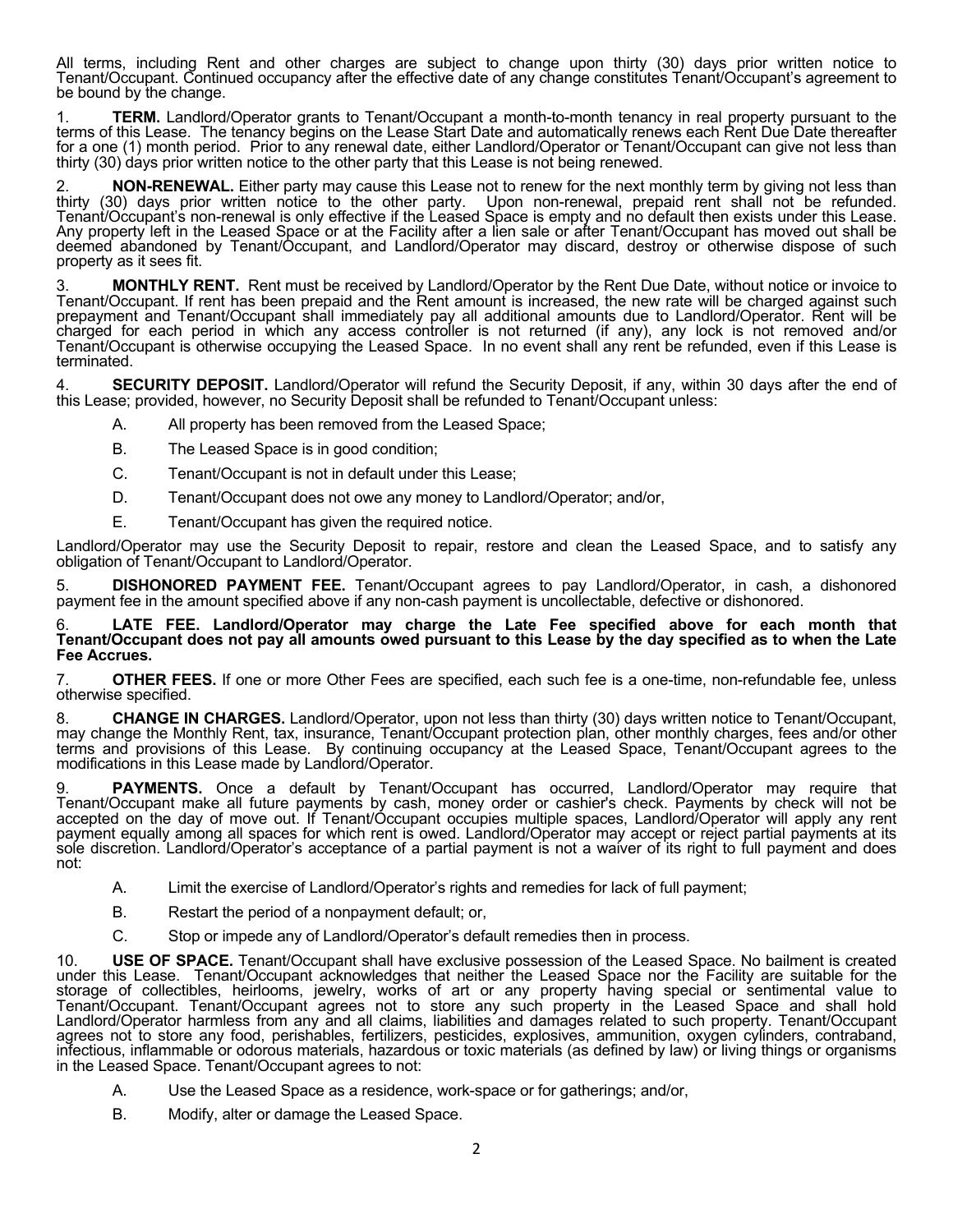At the end of the Term or earlier termination of this Lease, Tenant/Occupant shall return the Leased Space to Landlord/Operator in the same condition as delivered, broom clean, reasonable wear and tear excepted. Tenant/Occupant agrees to comply with all applicable laws, ordinances and regulations. No person, pet or other living thing may stay overnight at the Leased Space. Tenant/Occupant shall not engage in, facilitate or permit any illegal activity (including but not limited to any activity related to drugs) or criminal activity in the Leased Space or at the Facility. Tenant/Occupant authorizes Landlord/Operator to release information in the event of a police investigation. Tenant/Occupant shall not create a nuisance and Tenant/Occupant shall not disturb the peace. Tenant/Occupant shall be liable for all costs arising from the presence of prohibited materials in the Leased Space, including the costs of removal and disposal. Loitering at the Leased Space is prohibited.

11. **ACCESS.** Tenant/Occupant shall have exclusive possession of the Leased Space. Access to the Leased Space is by way of an access code to the Facility. Unless in default, Tenant/Occupant and any person having Tenant/Occupant's access code shall have access to the Leased Space, except that Landlord/Operator may place reasonable restrictions on Tenant/Occupant's access for health, safety, security, maintenance, repair, construction, improvement and other good reasons. The person(s) identified as an Alternate Contact Person shall have the same access to the Leased Space as Tenant/Occupant if Tenant/Occupant dies, becomes legally incapacitated (as determined by a court), is incarcerated or is on active military duty. If the "full access" box on the front of the Lease is initialed, then the Alternate Contact Person shall have the same access to the Leased Space as Tenant/Occupant. Any access to the Leased Space granted to persons other than Tenant/Occupant shall be deemed to be for the use and benefit of Tenant/Occupant, and such persons are not deemed Tenant/Occupants, users or beneficiaries under this Lease.

12. **LANDLORD/OPERATORINSPECTION.** Tenant/Occupant grants Landlord/Operator the right to enter and inspect the Leased Space and anything contained in the Leased Space. Landlord/Operator shall give Tenant/Occupant at least one (1) day notice if Landlord/Operator's entry is for the purpose of repair, maintenance, improvements, to supply necessary or agreed services, to determine compliance with the terms of this Lease or for any other reasonable purpose. Notwithstanding the foregoing, Landlord/Operator may immediately enter the Leased Space without notice to Tenant/Occupant in the event of an emergency. Landlord/Operator reserves the right to remove property from the Leased Space as necessary for any of the above purposes.

13. **INSURANCE.** Tenant/Occupant, at Tenant/Occupant's expense, shall obtain and maintain such insurance as is desired by Tenant/Occupant covering the property located at the Leased Space; including but not limited to any insurance covering claims based upon fire, theft or damage. Tenant/Occupant shall also obtain general liability insurance regarding all property located at the Leased Space and/or at the Facility. Landlord/Operator carries no insurance on the property in the Leased Space. All insurance policies obtained by Tenant/Occupant shall provide that Tenant/Occupant's insurance company shall not be subrogated to any claim of Tenant/Occupant against Landlord/Operator or Landlord/Operator's agents, guests, employees, principals and other representatives. Tenant/Occupant shall provide to Landlord/Operator proof of all of the required insurance covering or related to the items stored in the Leased Space within ten (10) days of Landlord/Operator's request.

14. **RELEASE OF LIABILITY FOR PROPERTY DAMAGE.** Property stored in the Leased Space shall be at Tenant/Occupant's sole risk. Tenant/Occupant releases Landlord/Operator for all liability related to the property in the Leased Space and/or at the Facility. Landlord/Operator and Landlord/Operator's agents, guests, employees, contractors, managers, owners, principals and other representatives shall not be liable, even if they are negligent, for any loss or damage to property in the Leased Space and/or at the Facility from any cause whatsoever, including, but not limited to losses resulting from fire, flood, leak, mold, vermin, insects, theft, vandalism or defects in the Facility and/or the Leased Space. If an employee of Landlord/Operator handles Tenant/Occupant's property as an accommodation to Tenant/Occupant, neither the employee nor Landlord/Operator shall have any liability for loss or damage to such property. Nothing herein constitutes an acknowledgement that Tenant/Occupant's property has any value whatsoever. Notwithstanding the foregoing, Tenant/Occupant agrees that it shall not store items or property in the Leased Space with a total value exceeding Five Thousand (5,000.00) Dollars. Landlord/Operator shall have no liability for the emotional or sentimental value of any property located in the Leased Space and/or at the Facility.

15. **RELEASE OF LIABILITY FOR PERSONAL INJURY.** Tenant/Occupant agrees that Landlord/Operator and Landlord/Operator's agents, guests, employees, contractors, managers, owners, principals and other representatives shall not be liable, even if they are negligent, for any personal injury arising out of Tenant/Occupant's use, access and occupancy of the Leased Space and/or at the Facility. This includes any injury or damage resulting directly or indirectly from any act or negligence of a tenant on the premises or any other person. This waiver of liability and release shall apply especially, but not exclusively, to damage caused by water, snow, frost, steam, excessive heat or cold, sewage, or the bursting or leaking of pipes, and shall apply whether any damage results from any event or circumstance of a similar or different nature. Tenant/Occupant agrees to hold Landlord/Operator harmless from all liabilities to whatever nature caused or created by the actions or conduct of Tenant/Occupant, his agents, servants, or employees, on the premises owned by Landlord/Operator.

16. **INDEMNIFICATION.** Tenant/Occupant agrees to defend (with attorneys selected by Landlord/Operator), indemnify and hold harmless Landlord/Operator and Landlord/Operator's agents, guests, employees, contractors, managers, owners, principals and other representatives, even if any of them are negligent, against all claims, losses, damages, expenses, liabilities and demands, including ones for personal injury or property damage, arising out of and/or based upon Tenant/Occupant's and/or Tenant/Occupant's agents, guests, employees, contractors, managers, owners, principals and other representatives:

- A. Activities at the Leased Space and/or the Facility;
- B. Use of the Leased Space and/or the Facility; and,
- C. This Lease.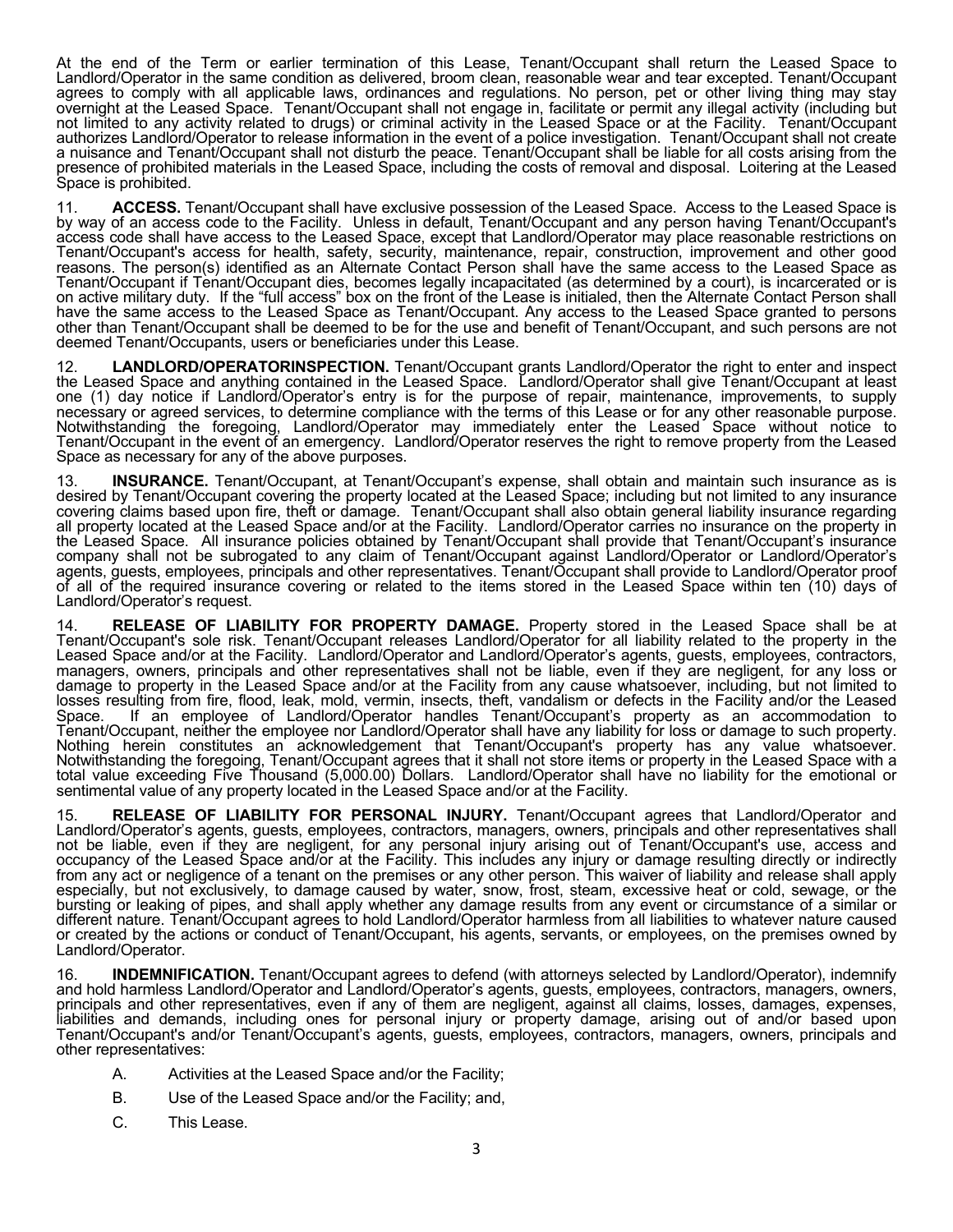17. **LANDLORD/OPERATOR'S LIEN.** Pursuant to New Mexico Statutes, Landlord/Operator has a lien on all property located in the Leased Space. **The property in the Leased Space may be sold or otherwise disposed of by**  Landlord/Operator to satisfy Landlord/Operator's lien if Tenant/Occupant defaults under this Lease.<br>Tenant/Occupant specifically acknowledges and agrees that Landlord/Operator has all rights as set forth in the New Mexico Self-Service Storage Lien Act (Sections 48-11-1 through 48-11-9 of the New Mexico Statutes), as amended from time to time. Landlord/Operator shall not be liable for identity theft or other harm resulting from misuse of information contained in a document or electronic media that are a part of the property in the Leased Space that is sold or otherwise disposed of by Landlord/Operator following the default by Tenant/Occupant.

18. **TENANT/OCCUPANT'S DEFAULT.** The occurrence of any of the following events shall constitute a default by Tenant/Occupant under this Lease:

- A. The failure to pay any money, fee, charge or other amount pursuant to this Lease in full when due;
- B. The failure by Tenant/Occupant to timely perform any duty or obligation set forth in this Lease;
- C. Any representation or warranty by Tenant/Occupant to Landlord/Operator becomes misleading ,false or untrue;
- D. The commission of any crime or illegal activity in, on or about the Leased Space and/or at the Facility, regardless of whether or not any criminal prosecution occurs; and/or,
- E. Tenant/Occupant becomes involved in any material litigation and/or bankruptcy.

If Tenant/Occupant has multiple leases with Landlord/Operator, a default under any lease is a default under all leases, including this Lease.

**19. LANDLORD/OPERATOR'S REMEDIES.** Upon a default by Tenant/Occupant, Landlord/Operator may:

- A. Deny Tenant/Occupant access to the Leased Space and/or the Facility;
- B. Sell the property in the Leased Space, or destroy such property (including but not limited to financial records, personal records, medical records, firearms, alcohol and/or other prohibited materials), in accordance with Landlord/Operator's rights under New Mexico law, the cost of which removal and destruction being charged to Tenant/Occupant;
- C. Pursue Landlord/Operator's remedies pursuant to the New Mexico Self-Storage Lien Act (See Below);
- D. Exercise any "self-help" remedy available to Landlord/Operator;
- E. Sue Tenant/Occupant;
- F. Institute a forceable entry and a detainer action against Tenant/Occupant;
- G. Terminate this Lease and/or,
- H. Pursue any other right and/or remedy available at law, in equity, pursuant to this Lease or otherwise.

In the event of a default by Tenant/Occupant, Tenant/Occupant shall be liable for all costs and expenses, including attorneys' fees, incurred by Landlord/Operator as a result of Tenant/Occupant's default. The doctrine of "election of remedies" shall not apply to this Lease. All remedies are cumulative.

PURSUANT TO THE NEW MEXICO SELF-SERVICE STORAGE LIEN ACT, ALL ARTICLES STORED UNDER THE TERMS OF THIS LEASE WILL BE SOLD OR OTHERWISE DISPOSED OF UNDER THE TERMS AND CONDITIONS OF THE NEW MEXICO SELF-SERVICE STORAGE LIEN ACT. PURSUANT TO THE NEW MEXICO SELF-SERVICE STORAGE LIEN ACT, LANDLORD/OPERATOR IS NOT LIABLE FOR ANY ACTION TAKEN PURSUANT TO THE PROVISIONS OF THE SELF-SERVICE STORAGE LIEN ACT IF LANDLORD/OPERATOR HAS FULLY COMPLIED WITH THE PROVISIONS OF THE SELF-SERVICE STORAGE LIEN ACT.

The parties waive all rights to special damages, consequential damages and/or punitive damages. Landlord/Operator may deny access to the Leased Space and/or the Facility pending the final, non-appealable outcome of any litigation, mediation and/or arbitration. Landlord/Operator may report its experience with Tenant/Occupant to consumer credit reporting agencies.<br>All property in a Leased Space or at the Facility after termination of this Lease and/or exercise remedy (including Landlord/Operator's lien rights) shall be deemed abandoned by Tenant/Occupant. In such event, Landlord/Operator may discard, destroy or otherwise dispose of the Property as Landlord/Operator sees fit, without liability to Tenant/Occupant.

20. **RULES.** Tenant/Occupant agrees to comply with all rules ("Rules")established by Landlord/Operator related to the use, access and occupancy of the Leased Space and Facility. The Rules constitute a part of this Lease. Landlord/Operator may revise the Rules, from time to time.

21. **NO ASSIGNMENT OR SUBLETTING.** Tenant/Occupant shall not assign or sublet all or any portion of the Leased Space without the prior written consent of Landlord/Operator; which consent can be withheld by Landlord/Operator in Landlord/Operator's sole discretion.

22. **CHANGE OF INFORMATION.** Tenant/Occupant shall notify Landlord/Operator in writing of any change in Tenant/Occupant's personal information. Tenant/Occupant must notify Landlord/Operator in writing if Tenant/Occupant now or later becomes an actively serving member of the military.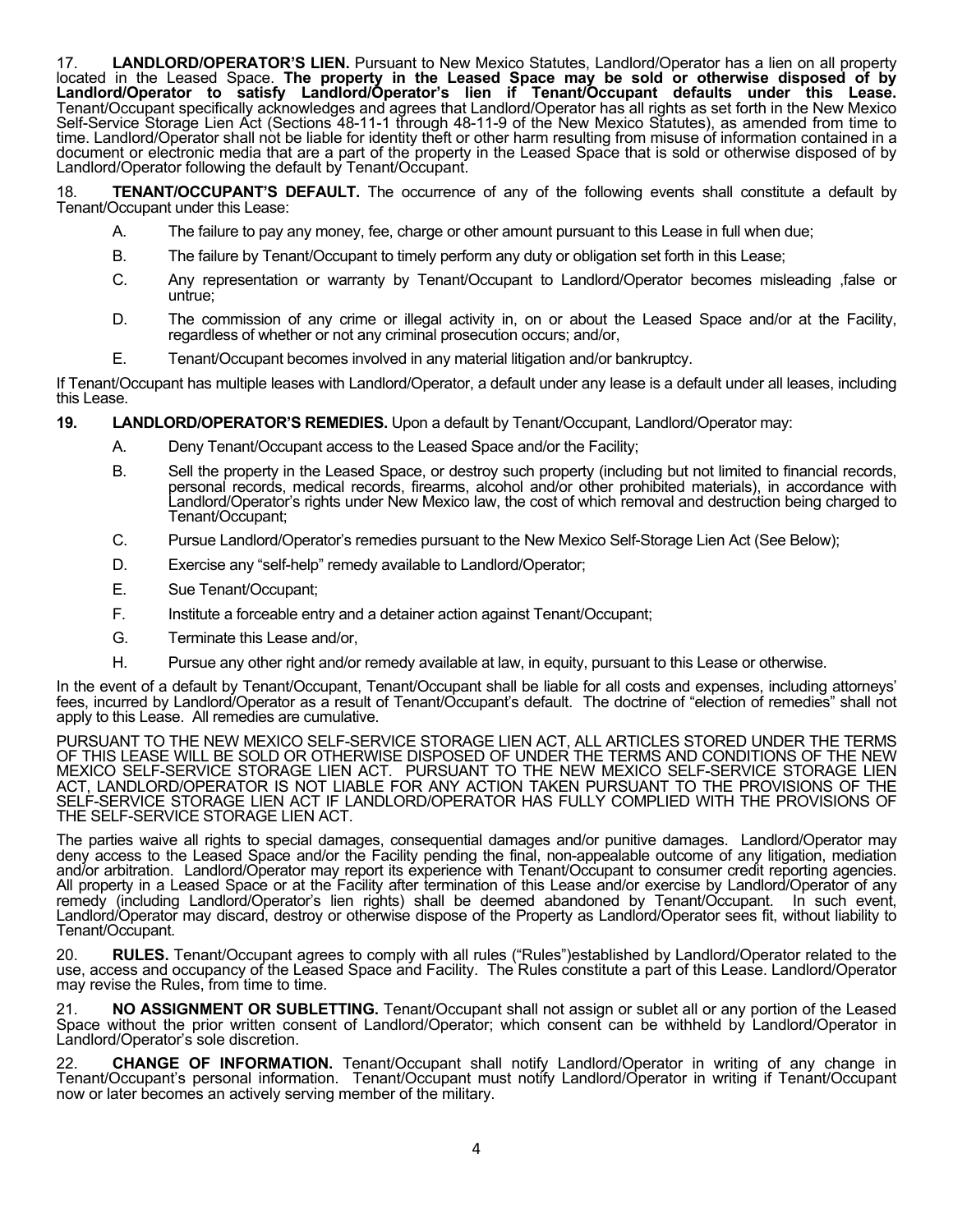23. **NOTICES.** To the fullest extent permitted by law, any notice or communication regarding this Lease or Tenant/Occupant's use of the Leased Space, may be provided in writing by Landlord/Operator to Tenant/Occupant electronically, and Tenant/Occupant agrees to receive notices in electronic form delivered to the electronic addresses provided by Tenant/Occupant. Tenant/Occupant authorizes and consents to Landlord/Operator contacting Tenant/Occupant at Tenant/Occupant's residence, email box, cell phone and/or through social media, including by automated telephone calls or texts. Automated calls or messages may be used for conveying Facility information, marketing or collection purposes. Notices sent electronically will be considered to be "in writing," and will be considered to have been received by Tenant/Occupant; whether or not Tenant/Occupant has opened or retrieved them. Landlord/Operator may reasonably assume that any notice sent by Landlord/Operator to the electronic address provided by Tenant/Occupant will be received by Tenant/Occupant.

24. **ENTIRE AGREEMENT.** This Lease, including all addendums, attachments and the Rules, constitutes the complete and entire agreement between the parties. There are no separate oral agreements between the parties. Tenant/Occupant acknowledges that Tenant/Occupant is not relying on any oral representations by Landlord/Operator purporting to modify or add to this Lease.

25. **NON-WAIVER.** No term or condition of this Lease can be waived except by a written document or notice from the party against whom the waiver is claimed. No waiver shall be effective regarding future events or modify any other term or provision of this Lease.

26. **LEASED SPACE.** All space sizes are approximate. The size of the Leased Space may vary from the size advertised. Occupancy of the Leased Space confirms that the size of the Leased Space is satisfactory to Tenant/Occupant.

27. **OTHER.** Taxes will be added to any amount owed under the Lease subject to taxation at the then applicable tax rate. If taxes are imposed but not collected by Landlord/Operator, Tenant/Occupant shall remain liable for such taxes and reimburse Landlord/Operator for such taxes as money due under this Lease. Time is of the essence as to all of Tenant/Occupant's duties under this Lease. This Lease shall be subordinate to any other lien or encumbrance now or hereafter placed on the Facility by Operator. Any lease provision found by a court (but not by an arbiter) to be unenforceable or in violation of applicable law is severable. No party shall be deemed the drafter of this Lease.<br>Landlord/Operator may assign this Lease, in which event Landlord/Operator shall no longer be liable pursuant for claims or liabilities based upon events which arise after the date of Landlord/Operator's assignment. If there are multiple Tenant/Occupants for the Leased Space, they are jointly and severally liable under this Lease. This Lease is governed by New Mexico law.

28. **ATTORNEY'S FEES.** If Tenant/Occupant defaults under this Lease, Tenant/Occupant is liable to Landlord/Operator for all attorney's fees and costs incurred by Landlord/Operator as a result of Tenant/Occupant's default.

29. **EXCLUSIVE POSSESSION.** Tenant/Occupant has exclusive possession of the Leased Premises pursuant to this Lease. The absence of walls or physical barriers does not alter:

- A. Tenant/Occupant's exclusive rights in the Leased Space pursuant to this Lease; and/or,
- B. The fact that this is a real estate lease, not a license, of real property.

30. LANDLORD/OPERATOR'S LIABILITY. Landlord/Operator's total, aggregate liability is limited to Five Thousand<br>(\$5,000.00) Dollars. Tenant/Occupant agrees that Landlord/Operator's liability shall be recovered solely from Landlord/Operator's interest in the Facility, and not any other asset of Landlord/Operator. Landlord/Operator shall have no personal liability beyond its interest in the Facility.

31. **INDEMNIFICATION LIMITATION.** To the extent applicable, if at all, the indemnifications in this Lease are limited by and subject to the provisions of Section 56-7-1 of the New Mexico Statutes.

32. **ENCLOSED SPACE.** If the Leased Space is enclosed with walls, floors and/or ceilings/roofs, the following provisions shall apply:

- A. Tenant/Occupant must secure the Leased Space with a lock supplied by Tenant/Occupant. Tenant/Occupant shall only use the type of lock authorized by Landlord/Operator. Landlord/Operator may, but shall not be required to, add a lock (and charge Tenant/Occupant for it) if the Leased Space is found unlocked. Upon Landlord/Operator's request, Tenant/Occupant shall provide Landlord/Operator with a key for Tenant/Occupant's lock. Tenant/Occupant shall not install more than one lock on the point of access to the Leased Space. (Tenant/Occupant authorizes Landlord/Operator to remove additional locks and charge Tenant/Occupant Ten (\$10.00) Dollars for removal of the additional locks.)
- B. In addition to the items which may not be stored in the Leased Space as set forth above, Tenant/Occupant shall not store any fuels, batteries or flammable materials in the Leased Space.
- C. Tenant/Occupant will not store property with a total, aggregate value exceeding Five Thousand (\$5,000.00) Dollars without the prior written consent of Landlord/Operator.
- D. If the Leased Space is climate controlled, Tenant/Occupant acknowledges that climate control systems are subject to malfunction. Landlord/Operator's sole duty regarding climate control systems is to use commercially reasonable efforts to maintain and/or restore service. Climate control, if provided, is limited solely to the avoidance of extreme temperatures. Landlord/Operator makes no representation regarding humidity and/or the effects of any climate control system on property located in the Leased Space. Tenant/Occupant releases Landlord/Operator from all claims based upon any failure of a climate control system.
- E. The door must remain unlocked at all times that Tenant/Occupant is present at the Leased Space.